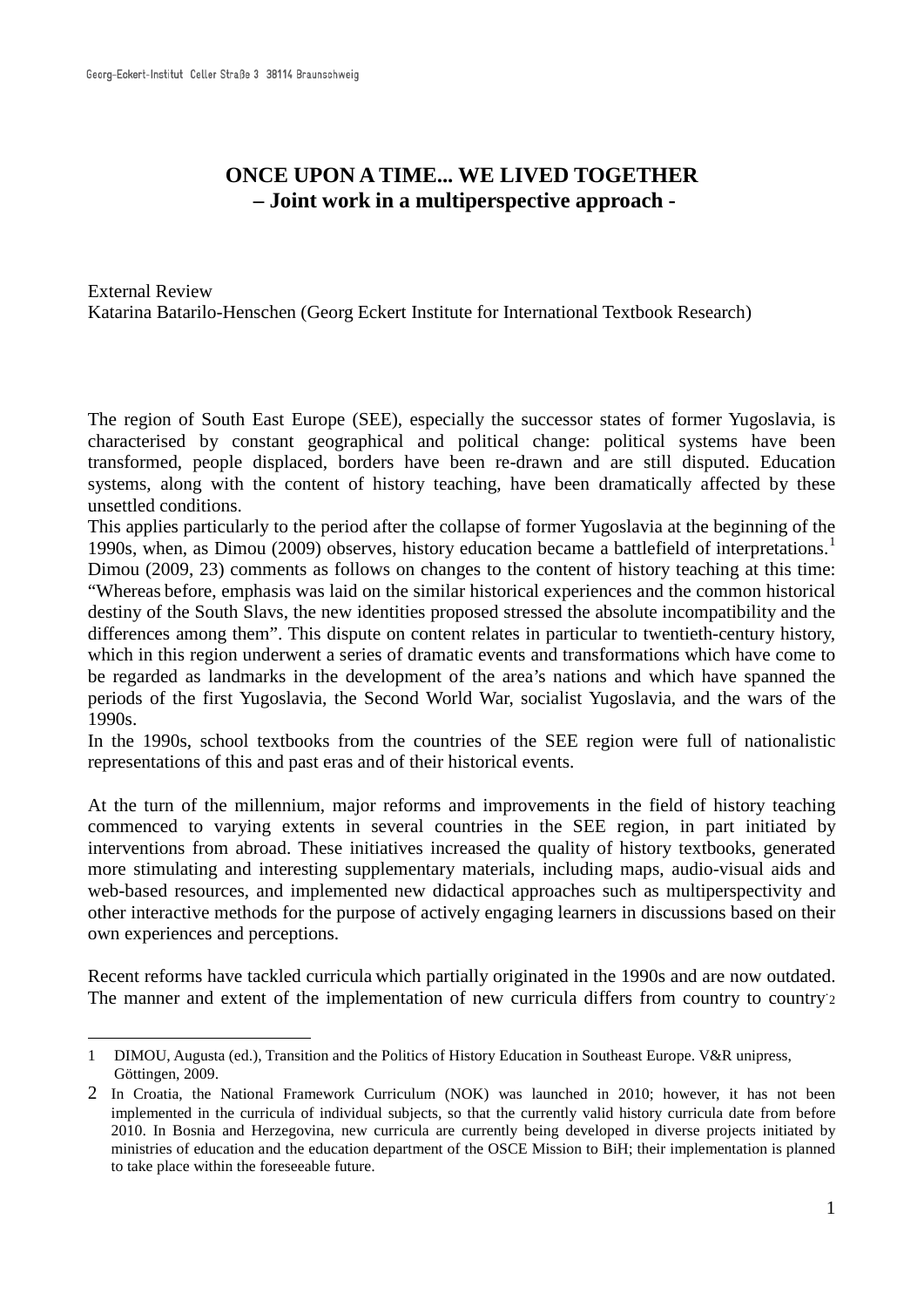What most of the curricula reforms in SEE countries have in common is their orientation towards (what are referred to as) European standards, including learning outcomes and competencies that aim at supporting the development of active and critically-minded students.

These new learning outcomes of history teaching are particularly helpful and necessary for the challenge of dealing with a sensitive, controversial and politicised past, an issue of acute importance for teachers and students alike in most classrooms throughout the countries of the region.

In SEE, engaging with a sensitive and controversial past is often seen both as a challenge and as a key to overcoming division and tensions and to promoting mutual understanding and peaceful coexistence. Thus, over the past decade, national and international organisations have promoted a large number of initiatives which include the concept of a shared regional history within their general approach to history teaching and which approach controversial issues through innovative teaching methods.

The workbook under review here is one of several alternative teaching materials for history teaching which have been developed in joint projects in  $SEE<sup>3</sup>$  $SEE<sup>3</sup>$  $SEE<sup>3</sup>$ . The aim of the workbook is to "address issues in the sensitive periods in the shared history of the Balkans that have been left unaddressed in previous work by history educators", as the project outline emphasises. It is a multiperspective ready-to-use classroom teaching resource with a focus on the history of the region from 1900 to 1945.

The workbook is a highly noteworthe achievement and represents an important step in the ongoing reform of history teaching. The project "Former Yugoslavia – History that connects - How to Teach Sensitive and Controversial History in the countries of former Yugoslavia?" (2011-2014), within whose context the workbook originated, is an outstanding example of the capacities of fruitful cross-border regional collaboration; it brought experts in history teaching from across the SEE region together to efficiently share sources and discuss topics, key questions and other aspects of the issues.

The project and, specifically, workbook supports, as do similar alternative educational materials, the aspiration of history teaching to move from a narrow ethnocentric perspective to a more comparative and comprehensive regional one (cf. Dimou 2009).

The workbook offers new content for at least two participating countries on controversial issues within the periods of the Balkan Wars of 1912 and 1913, the First World War, the first Kingdom of Serbians, Croats and Slovenes and the Second World War as it related to the region, while "respecting the problems and victims but without burdening future generations with feelings of mistrust and hatred for other peoples in the region" (see project outline on [http://www.euroclio.eu/new/index.php/former-yugoslavia-2011-2014-history-that-connects\)](http://www.euroclio.eu/new/index.php/former-yugoslavia-2011-2014-history-that-connects).

It presents these historical events within an ample spectrum of historical aspects; the focus is not only on political and economic history, but also encompasses the history of culture and everyday life, while topics such as technology, the environment, gender, diversity, migration, and human rights and responsibilities are addressed.

The application of the paradigms of social and cultural history in the classroom is an approach that has long been missing from traditional school history teaching in the region.

The workbook makes substantial use of new innovative didactical teaching methods and accords a

<u>.</u>

<span id="page-1-0"></span><sup>3</sup> See EUROCLIO, Ordinary People in an Extraordinary Country. Every Day Life in Bosnia and Herzegovina, Croatia and Serbia between East and West 1945-1990, o.O. 2008; KOULOURI, Christina (ed.), Clio in the Balkans: The Politics of History Education, Thessaloniki 2002.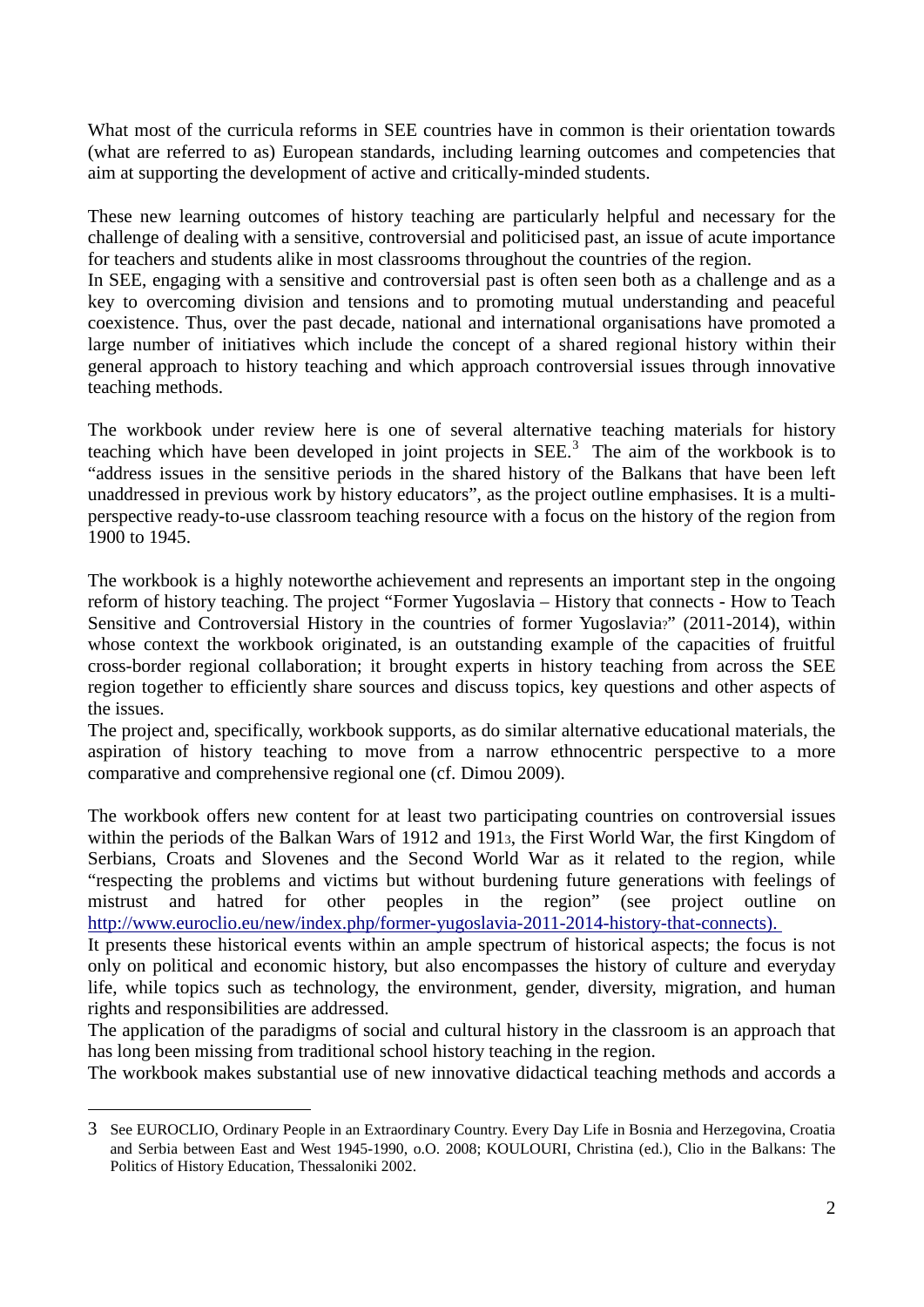particular place to the principle of multiperspectivity. The principal methodological focus is on work with sources, with the intention of encouraging students to actively engage with and interpret sources and draw their own conclusions from this process. This enables the development of key learning outcomes and skills, such as critical thinking, which continue to be neglected in many history teaching settings in the countries of the region for reasons such as content overload and reductions in the number of history lessons allotted by new curricula and in vocational education and training programmes*.* 

The diversity of the new topics included in the workbook, along with the innovative methodology and pedagogical approaches of which it makes use, helps teachers to navigate the sensitive and controversial issues that arise in teaching these periods and promotes forms of history education that enable students to reflect on and explore the plurality of their identities; further, it acts as a support to the process of curriculum reform which is currently underway in the participating countries by providing an open space for innovative thinking on curricula.

The "History that connects" project, of which the workbook is a product, is emphatically comprehensive in its design. The workbook, and the accompanying in-service history teacher training, provide highly significant inspiration both for reform of textbooks and other educational media in this region and for curriculum reform and the ongoing professionalisation of history teaching and its practitioners. This said, we would expect the use of the workbook in practice to vary from country to country. In countries, such as Croatia, where history teaching has already implemented new approaches, the material will represent a welcome support to teachers delivering lessons on controversial topics from the periods concerned. In countries where reform of textbooks and teaching is still in its very early stages, and thus in which, generally speaking, history teaching continues to be dominated by a highly mono-perspective and rigid approach, the material, used in combination with appropriate training for teachers, may well generate momentum for a shift to interactive teaching and, in thus acting as a catalyst, provide teachers with new ideas for approaching these difficult topics with students via engaging methodologies.

This review will attempt to analyse some key aspects of the workbook, focusing on the multiperspective approach at its heart and reflected in its subtitle. I will examine some of its key features, such as sources used and tasks and assignments for students, and illustrate them by citing examples. Given the breadth of the topics and the multitude of units contained in the book, a selection was made here in order to enable a more compelling picture to emerge.

## Materials and structure

The workbook contains 23 units, organised into four sections totalling 273 pages. It is a highquality product featuring many colour reproductions of source materials such as maps, posters, cartoons, and black and white images. The ring binding makes the workbook highly practical for teachers due to ease of photocopying.

Each unit starts with a cover page showing the title and name of its author(s) and an original picture, cartoon, drawing or photograph taken from one of the sources presented within the unit. The unit itself begins with one, sometimes two page(s) of instructions, including the key question or questions that summarise the main topic and problem of the controversial issue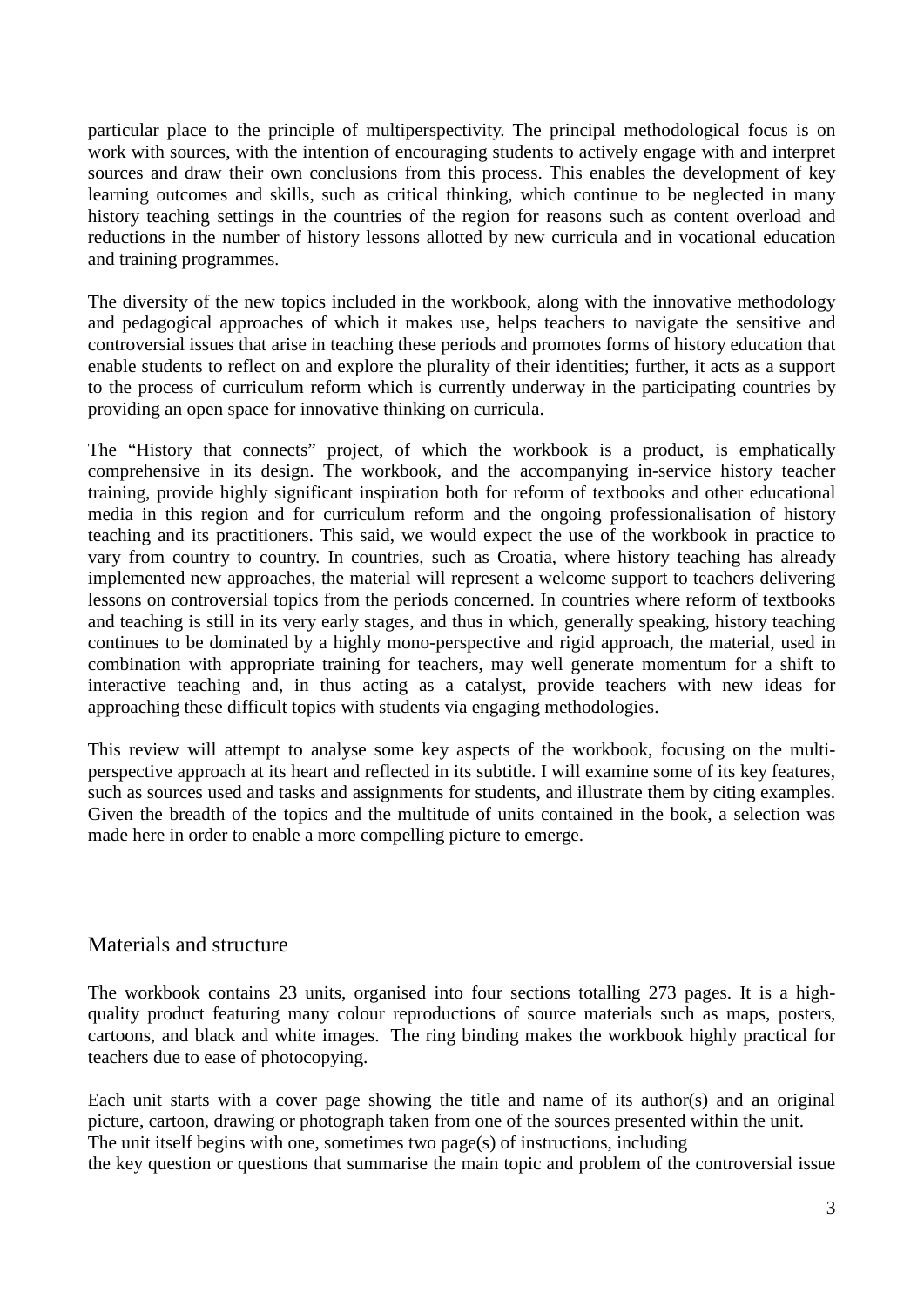at hand and serve as an overview and focus of the unit (examples might be "Should the Sarajevo assassination be considered as an act of heroism or a crime?" (unit 14) or "Was the agrarian question a political or an economic question?" (unit 1)), followed by a detailed explanation of why the topic is controversial. The explanation is written in neutral and very clear language, enabling students to acquire an initial idea of the topic. The aims and learning outcomes of the unit form part of the introductory section meant for both students and teachers.

Aims and learning outcomes are formulated with varying degrees of abstraction and mix the acquisition of content with the development of competencies, as we can observe in this example from unit 14: the aim is to "learn about the Sarajevo Assassination, its causes and consequences based on the different perspectives [presented]"; "students will evaluate historical sources in terms of reliability and different perspectives" (see p. 136). The learning outcomes and skills most frequently aimed for include source analysis or critical use of historical sources, critical thinking, emphatic skills, understanding causes and consequences of an event, and comparison.

The book's manner of proceeding in formulating key learning outcomes and aims for history teaching, such as second order concepts (use of evidence, cause and effect, continuity and change, chronology, emphatic understanding) individually for each unit is of crucial importance for its practical use in the classroom and its incorporation into currently changing curricula in the region, such as that in BiH, which are based on the revised version of Bloom's Taxonomy<sup>[4](#page-3-0)</sup> and make provisions for learning outcomes for all age groups. This manner of formulating teaching aims and learning outcomes facilitates teachers' work with the new curricula; this in turn makes it more likely that teachers will use the workbook in the classroom.

Empathy is one of the learning objectives which recurs frequently in the book's various units. In the context of the history classroom, empathy means more than simply taking account of the "other"; it entails explaining and exploring the "other's" motives and, even where subjects are controversial, emphatically avoiding assigning collective guilt to the "other" and enabling the description of historical topics and events from a range of perspectives. Most of the book's units tackle this challenge with outstanding success; an example in this regard is unit 14, referred to above, on the issue of the Sarajevo Assassination. This unit calls upon students to step into various roles and work with sources to engage more closely with the ideas and motives behind the assassination. Likewise, the unit on war children (unit 22) is a brilliant introduction to "historical empathy", due to its focus not on the nationality of the children affected, but instead on the dramatic day-to-day impact of the war on all children, not only those of the students' own "side".

We do, however, perceive some problems with regard to other types of learning outcomes related to the analysis of sources, such as use of evidence, cause-effect, and chronology. Units which contain primary sources with references or photographs with accompanying information and detailed questions for analysis may make a success of achieving these outcomes (see unit 11); in many places throughout the book, however, these objectives appear difficult to attain due to weaknesses in the sources and tasks provided. We will discuss these weaknesses in more detail below; we can state at this point, however, that they certainly present issues with regard to the successful achievement of learning outcomes. The workbook contains both outstanding and less effective examples in relation to the attainment of learning outcomes, as the following selected examples illustrate:

Unit 15 ("Shots in the Parliament") represents an excellent approach to teaching the concept of cause and effect. It uses tasks which build well on one another and which include clear instructions

<u>.</u>

<span id="page-3-0"></span><sup>4</sup> cf. Anderson, Lorin W. & Krathwohl, David R. (2001). A Taxonomy for Learning, Teaching and Assessing: a Revision of Bloom's Taxonomy. New York. Longman Publishing.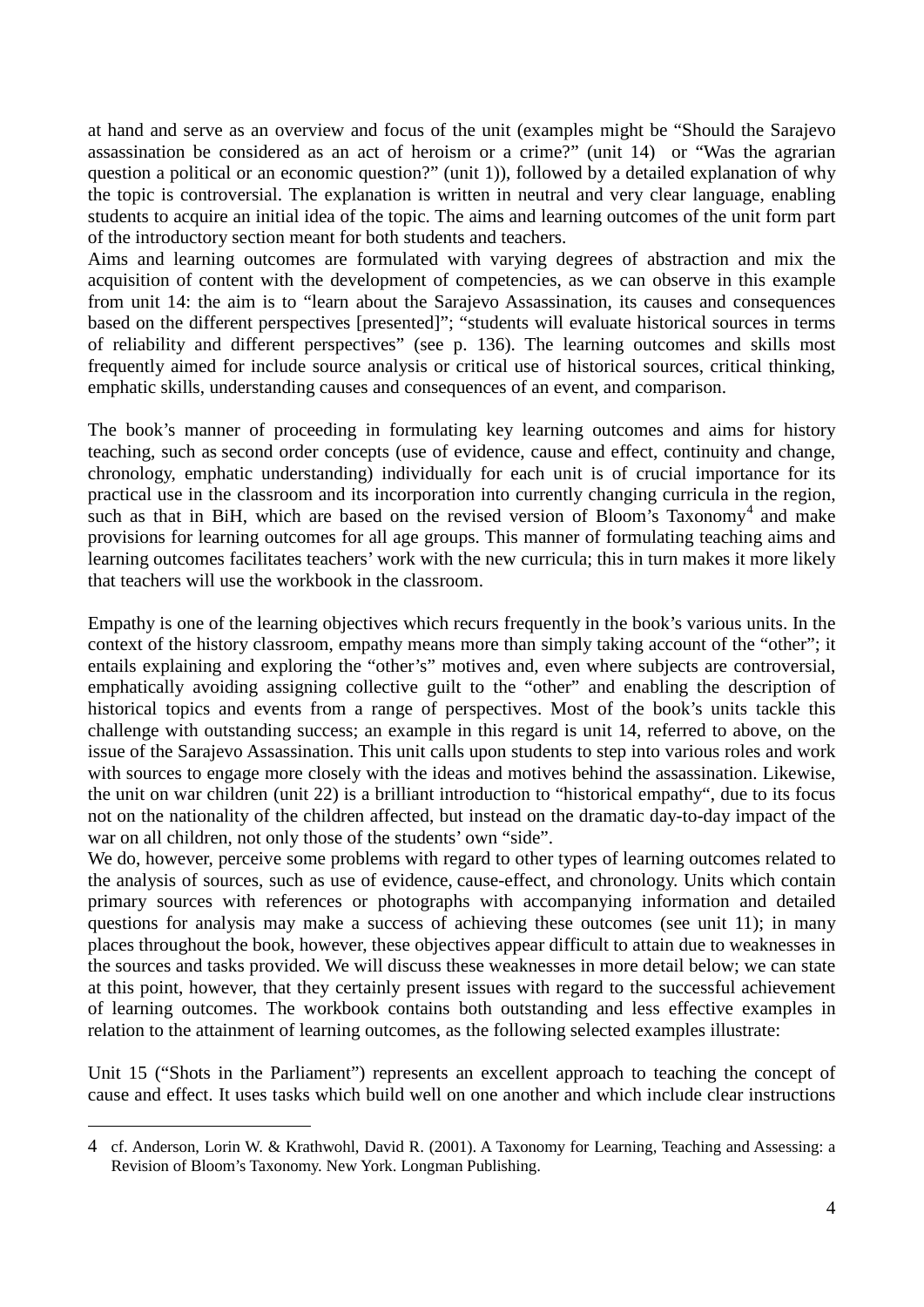and questions for the analysis of sources in order to demonstrate to students that not all causes carry the same weight in order to demonstrate to students that not all causes carry the same weight (p. 158). Unit 13 ("Life of partisans"), by contrast, fails to provide a clear indication of how a teacher might help students grasp the link between cause and effect; the brief instructions for teachers and the complex sources supplemented by few explanatory notes or background information the brief instructions for teachers and the complex sources supplemented by few explanatory notes or background information and maps which are not readable (i.e. on page 126) which feature in this section do not inspire us with confidence as to its ability to enhance students' comprehension of the cause-effect connection.

In each unit, following the overview of the lesson, which is highlighted using symbols for each of the instructions, teaching guidelines are provided, supplemented with information on the projected duration of the unit and detailed instructions for working with the students. Beside time guides for the preparation of the activities within the unit, there are detailed instructions for the group work and the discussion; in most cases,

the class is to be divided into groups which are then asked to read various sources and carry out related assignments.

After the teachers' guidelines and instructions, the units start with a short introduction to the topic, which may be provided in one of a number of forms, such as a short passage with information/an overview (p. 57), detailed text (p. 135), or text and general sources with or without assignments (p. 153). In some instances, the introduction commences with a brainstorming exercise on a term, with the result of essentially producing a glossary (pp. 163, 246), or on a topic (p. 258), followed by an introductory text.

The introductions are designed as background information for students and as aids to contextualisation of the controversial topic at hand. They are overly brief on occasion (p. 57), on others very detailed and therefore of great help to students and teachers, with an example of this latter case to be found on p. 138 (unit 14). The introductions are then followed by some general sources that fit with the introductory text. Following the introduction, the units offer worksheets/materials for the group work, with more focused sources for each group. As a rule, each group receives a distinct role or position to work with/from. At the end of the worksheets, some units provide questions for final discussion and the conclusion of the topic, which uncover an answer to the unit's core question.

The workbook is available online to everybody, free of charge, for downloading (see [https://docs.google.com/file/d/0B8lb41V6vMR1VEJ1MTc5N190ZnM/edit?pli=1\)](https://docs.google.com/file/d/0B8lb41V6vMR1VEJ1MTc5N190ZnM/edit?pli=1), and will be translated into the 7 languages of the countries that participated in the project.

## Themes

The workbook covers a total of four major themes, each colour coded:

- a) rich and poor (with subtopics such as the agrarian question/reform);
- b) the everyday lives of ordinarn people (school life and education in different parts of the region, art, sports and politics, propaganda during World War II, etc.),
- c) assassination as a political tool (the assassination of particular figures such as Archduke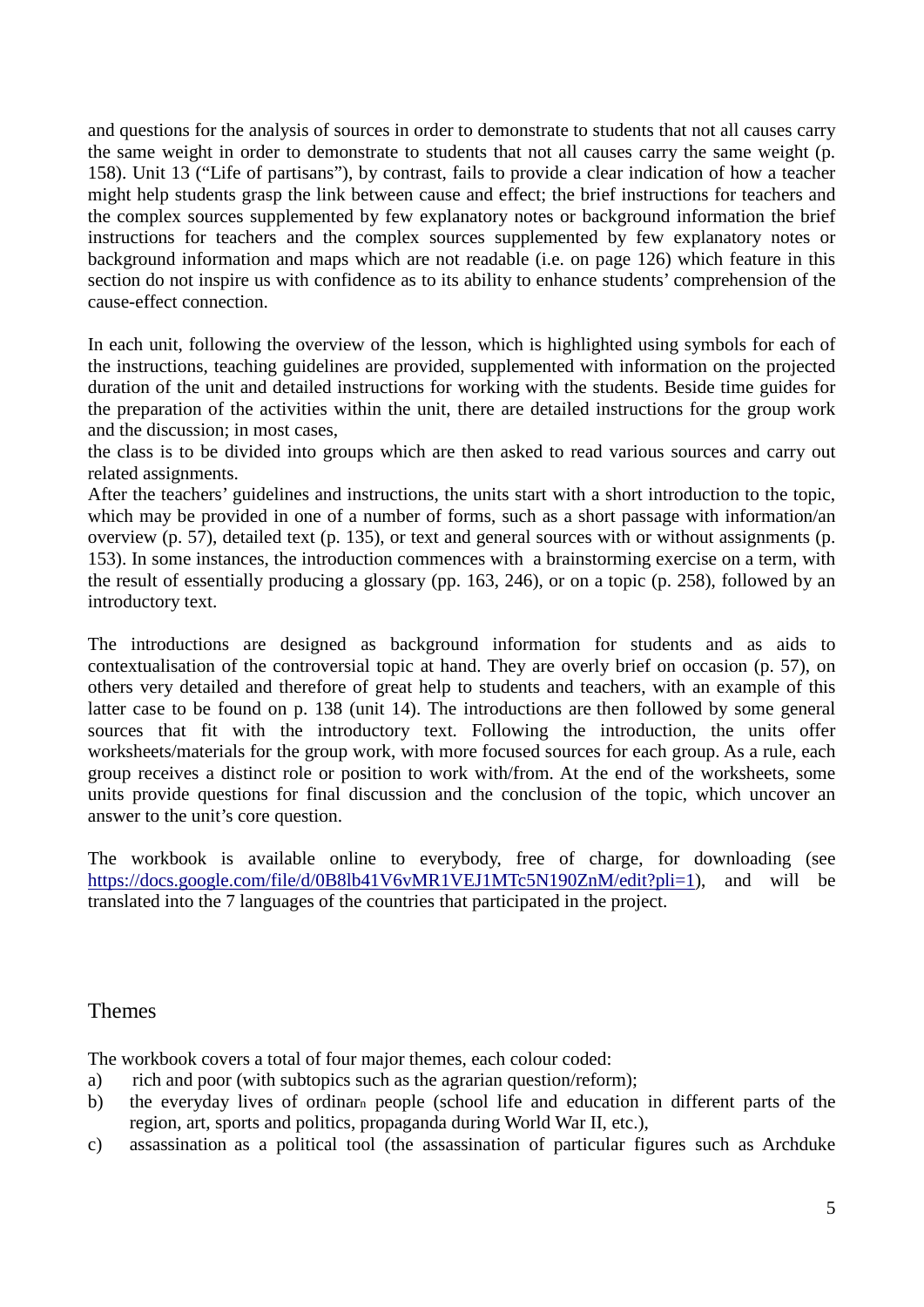Franz Ferdinand and Stjepan Radic; a conceptual unit on assassination as a tool);

d) conflict and cooperation (Balkan Wars, resistance carried out by minorities).

The themes cover topics such as education, art, sports, everyday life and vulnerable groups of people, through which the workbook illustrates a range of aspects of cultural history, the history of mentalities and of the everyday. In various countries in the SEE region, history education reforms have seen textbooks turn away from focusing exclusively on political history and towards the aspects listed above as appearing in this book. These facets of history represent excellent points of access to controversial topics and sensitive issues. The workbook consciously concentrates on "painful and controversial topics", with its remit being to examine specific difficult issues from a new perspective, thus providing teachers with materials which act as valuable supplements to the units contained in the textbooks they generally work with on the First and Second World Wars and the inter-war period. In this context, the workbook serves as a useful "treasure trove" of material from which teachers can pick and choose.

Another purpose of the book is to look at sensitive issues, such as the Sarajevo assassination, in a new way, refraining from offering interpretations and supplying sources to aid students in thinking about multiple views on a historical event. The toolkit through which it does this is composed of a range of innovative history teaching methodologies, with multiperspectivity foremost among them, which are in line with the European Union Key Competences for the encouragement of critical thinking and the development of awareness of different interpretations of a single past event.

## Innovative approaches to teaching history

The main didactic approach of the workbook is multiperspectivity. Multiperspectivity stems from the fundamental principles of the discipline of history; multiple perspectives have to be tested against evidence, and accounted for in judgements made and conclusions drawn. Comparative und multi-perspective depictions of historical events are intended to enable awareness and discussion of a range of differing historical perceptions (cf. Pingel 2009, p. 286).<sup>[5](#page-5-0)</sup> In this way, students learn not just about what happened, but about how history itself is reconstructed - multiperspectivity thus enriches historical understanding. Its aim is to raise awareness among students of the fact that one historical event can be viewed and evaluated from various different perspectives and to sharpen their capacities for judgement in this regard.

This requires historical abilities of students and especially of teachers, whose task it is to guide students through this process. Furthermore, it requires that the teacher has ample material at hand to teach topics in this manner, as well as suitable conditions within the classroom, such as adequate time and other resources.

In SEE, multiperspectivity as an educational approach has been promoted in diverse countries in a range of contexts, primarily in that of history teaching reform and at the initiative of international organisations active in the educational arena. That said, there are variations in the degree to which multiperspectivity has been incorporated and applied in the classroom and in educational media in

<span id="page-5-0"></span><sup>5</sup> Pingel, Falk. From Ownership to Intervention- or Vice Versa? Textbook Revision in Bosnia and Herzegovina. In: Dimou, Augusta. Transition and the Politics of History Education in Southeast Europe. V& R unipress, Göttingen, 2009, p. 251-307. <u>.</u>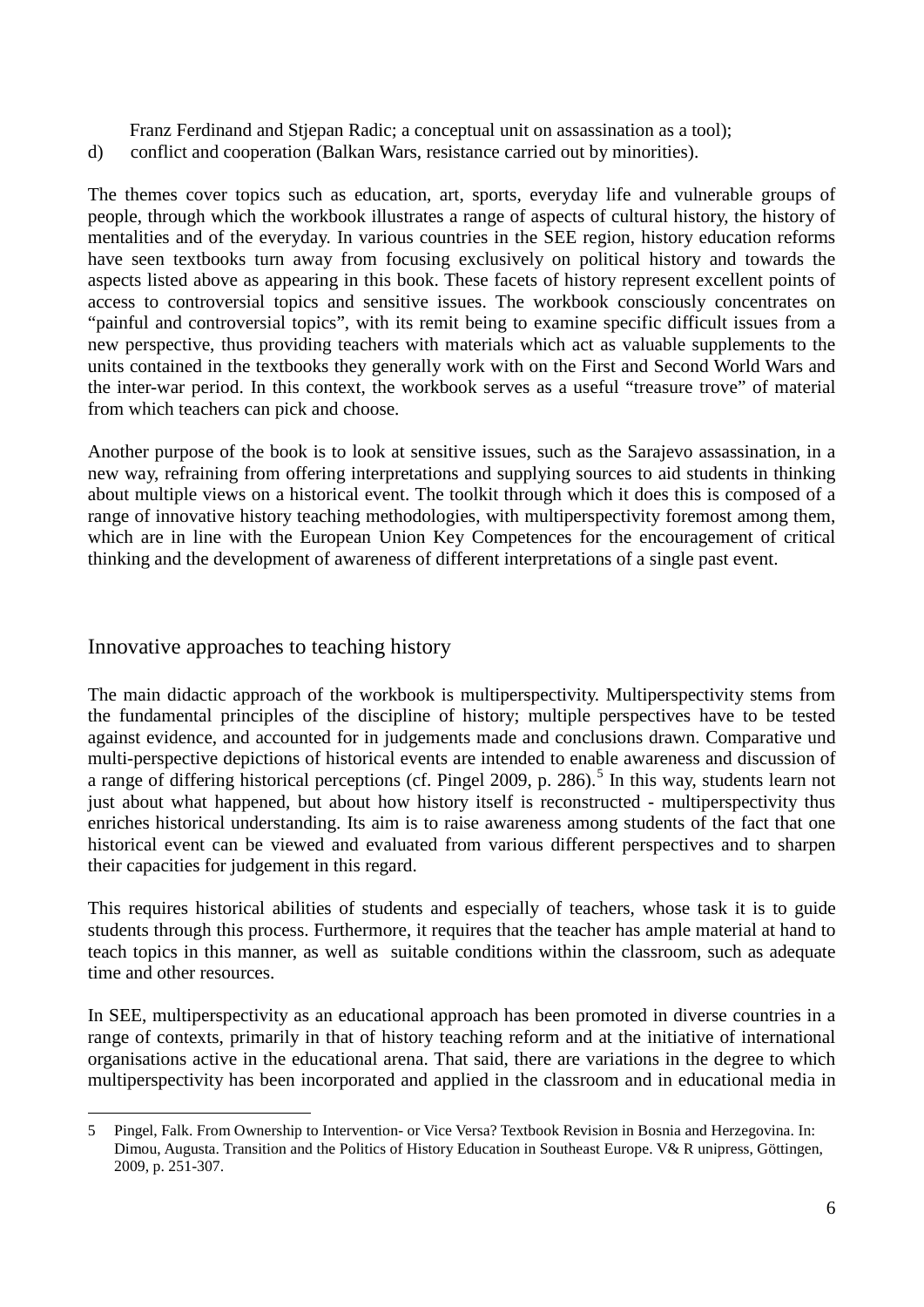the various countries in which the workbook is to be used, and the level of acceptance of multiperspectivity as an approach among teachers and educational decision-makers is likewise varied, with some teachers and textbook authors managing to employ this approach despite the outdated curricula within which they are working, while, by contrast, other teachers either consider themselves incompetent to make use of it due to their lack of practice or hold sceptical attitudes towards the idea of exposing students to a range of interpretations rather than adhering, as they had been taught to in their teacher training, to the concept of a single "truth". We therefore expect that various difficulties will arise for teachers and students in the course of using the workbook.

In the light of this situation, this review will now go on to attempt a detailed analysis of the workbook's use of the multi-perspective approach and illustrate it by drawing on examples. We will list the types of sources and student assignments the workbook provides and give an assessment of each. This will be an illuminating exercise due to the central importance of an appropriate presentation and contextualisation of sources and wording of tasks and assignments to students' acquisition of techniques for working with sources and to the successful application of multiperspectivity in the history classroom in the context of many teachers' and students' current inexperience with this approach.

The workbook offers a plethora of multi-perspective treatments of the various issues it discusses, thereby aiming to tackle controversial issues of the period from 1900 onwards in a new way. It has proved exceptionally successful in achieving this aim. The multi-perspective principle is in operation in all the workbook's units on a variety of levels; it is manifest in the key questions and learning outcomes and through a varied use of source materials and diverse exercises and assignments, providing a range ofdifferent approaches to multiperspectivity in history teaching. The workbook's sources are highly diverse in type and range from the more general to the more

detailed. The workbook includes:

#### *a) a variety of primary sources:*

- archive sources such as bureaucratic, official letters, proclamations (i.e. unit 4, 18, 21)
- official documents including minutes of parliamentary assemblies, telegrams, law texts and excerpts from official gazettes, treaties; speeches (i.e. unit 1, 8, 17, 19, etc.);
- extracts from novels and from poems (i.e. unit 6, 13);
- historic and contemporary newspaper articles (i.e. unit 8, 9, 15);
- historic maps and images (statistics) (i.e. unit 3, 4).
- flyers, postcards, posters (i.e. unit 9, 12, 16, 18).
- cartoons (i.e. unit 1, 18, 19);
- images of sculptures, paintings, drawings, posters (i.e. unit 11, 12, 18);
- photographs (i.e. unit 13, 16, 18, 19, etc.).
- b) *secondary sources:*
- *-* reference books (encyclopedias, special historical dictionaries, and historical atlases (i.e. unit 1, 13, etc.);
- history textbooks (i.e. unit 8, 21);
- general historical works and monographs, journal articles (i.e. unit 3, 5, 8, 12, 13, 20, 21).

The breadth of this range of various types of sources is most warmly to be welcomed, especially considering the fact that textbooks in some countries in SEE, for example in Albania, Kosovo and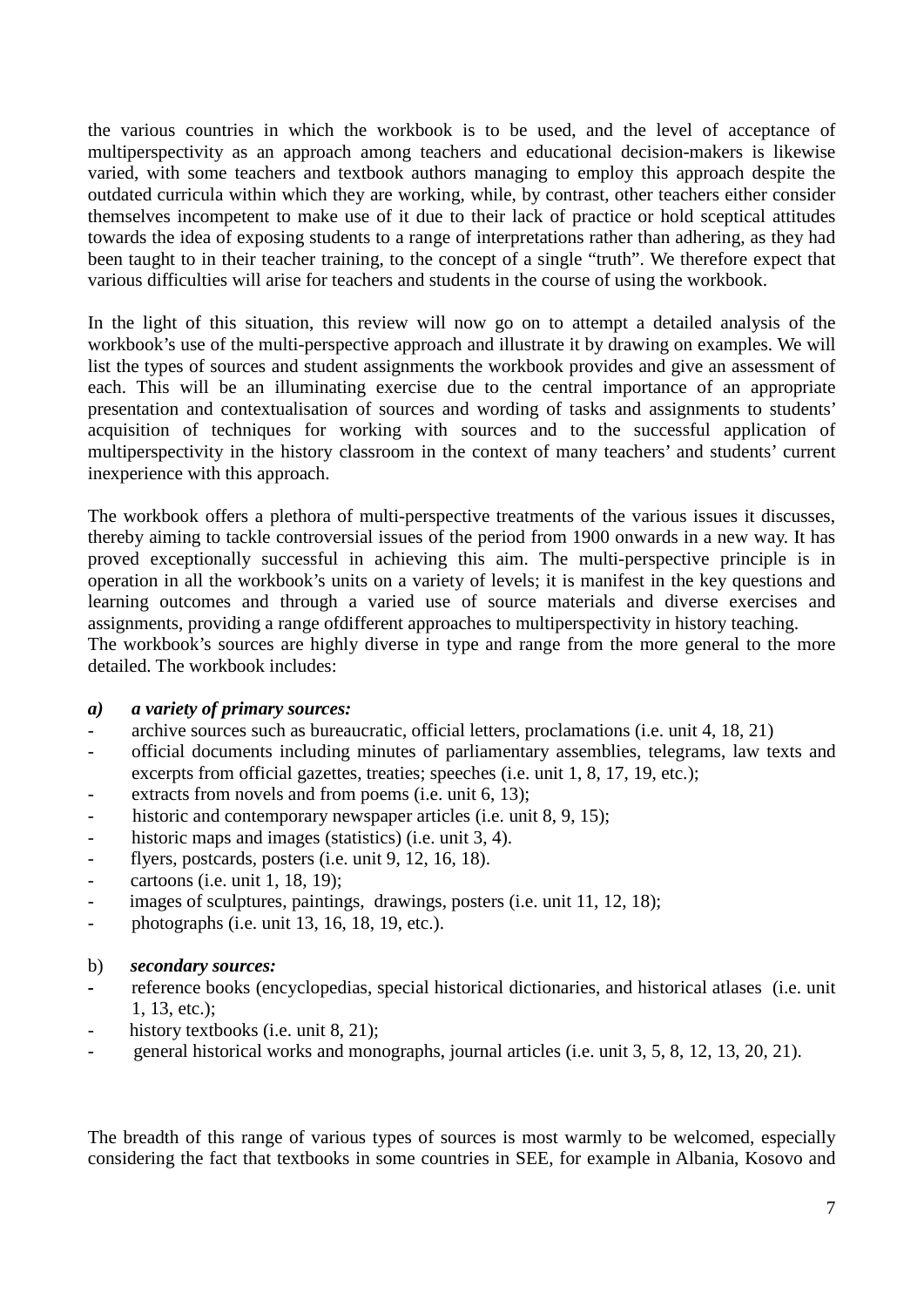Macedonia and little more than a decade in Bosnia-Hercegovina, contained no sources at all or, where they did, these sources consisted in small photographs, inserted for decorative purposes and generally depicting bearded men. All sources in the workbook have captions which describe what they depict or represent (i.e. "Reaction to dictatorship by political emigrants" is the title of an excerpt of a newspaper in unit 4) or point out particular features of the source (i.e. a visual source of a poster is described by "a poster of Ljubljana's factory Saturnus, a joint company, written in three official languages", p. 29) or like in unit (unit 11, p.112) in source 1 the program of "Group Zemlja" is displayed, completed by an explanation on the context of the source which is formulated carefully due to the censorship; or  $-$  a newspaper article on a library with explanation text on students possibilities to education on a school/Medresa mentioned in the article (p. 81, source 5)).

While sources are used in the introductions to the units to give students an overview of the topic, their principal role is in the worksheets for the individual and group work and for role play.

Authors did their best to offer different source materials that reflect different views on a historical event, meaning the workbook contains contradicting sources and bi- or multipolar sources and students are thus confronted with sources from two or more "sides" of an issue.

As an example, unit 14 on the Sarajevo Assassination attempts to revisit and reassess this key event, which unleashed the July Crisis and ignited the First World War and which has received differing treatments and been the subject of polarised debate in the history books of Croatia, Serbia and the entities of BiH, and to expose students to multiple perspectives on the events. Such an approach immediately becomes apparent in the key question "Should the assassination [of Franz Ferdinand] be considered as an act of heroism or a crime?" of the unit's title, which itself represents an indication of the potential of multiple perspectives. Further, the lesson's declared aim is to allow students to "acquire a multi-perspective view over the presented topic, to see the opinion of the assassinators and the position of the government" (p. 136), an objective whose achievement it enables by means of the substantial range of multi-polar sources and assignments it provides, one of which involves a role-play exercise assigning to students the roles of the prosecution, defence and jury, with the teacher as judge.

The sources for analysis, that are to be used alongside the roles, reflect a range of views on the events, including those of the various nations of Europe, neighbouring countries such as Serbia, the Austro-Hungarian monarchy itself, and the event's main protagonist and his fellows from the organisation Mlada Bosna and the youth organisation.

In this way, students are able to learn more about the motives and ideas that drove the assassins and the consequences of the act. A second lesson on a monument to the event, which has thematic connections to the topic of the assassination itself, yet whose focus is on the various ways in which it is commemorated, does an excellent job of demonstrating to students that the event and the assassins have been perceived in different ways during the course of the last century and that history is a mutable construct.

Most of the units contain authentic sources, appropriately and well presented. Some units, however, feature sources whose effectiveness is detracted from by some weaknesses:

It is not always clear whether the source is in its original form or translated, abridged or otherwise altered, i.e. changes to sources are not always indicated as such.

Some sources are difficult to read due to being reproduced in too small a format and would not be usable for students in photocopied form (an example is at p. 129); whereas in many instances, text is reproduced from a text-based source such as a newspaper or a document and thus legible (the newspaper on p. 224, source 2 or p. 181, source 19 or the diploma on p. 82, source 2 represent examples), various visually-based sources, such as maps, remain impossible to decipher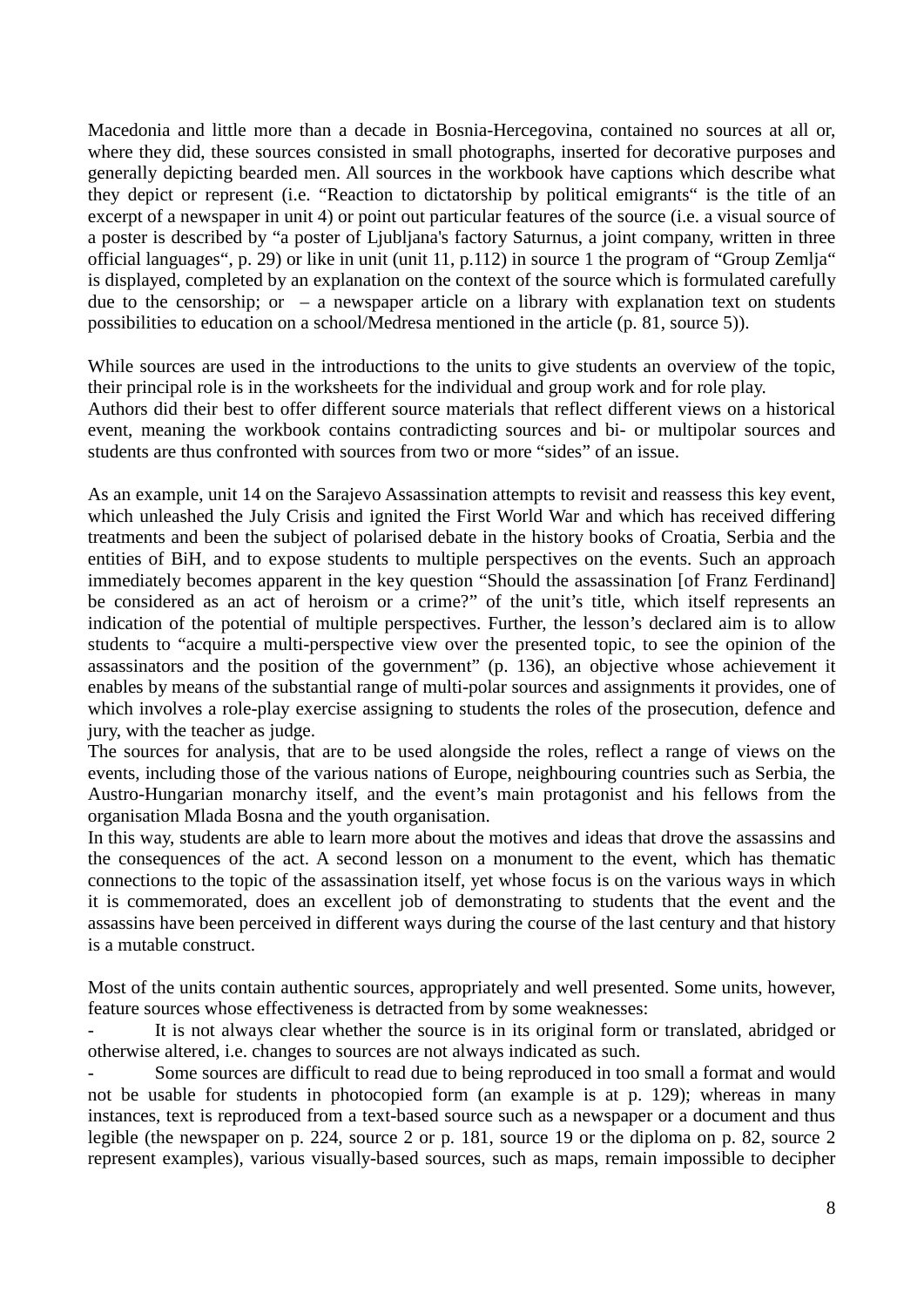(i.e. p.125; p. 83, source 5).

- On numerous occasions, sources are not supplemented with aids for students in working with them, such as questions, maps and secondary literature, or with explanatory notes on terms; an example in this context can be found on p. 42, sources 1, 3, 4, 5, where it is unclear whether students will know what "Aj fond" means due to the lack of an explanation.

A further weakness of some of the sources in the workbook is the issue of missing or inadequate references. In the case of academic secondary literature, for instance, years of publication are often not provided, while internet references frequently consist solely of long URLs without any mention of the source's author or the origin of the source (p.13, s. 8, p. 186). On p. 41, source 5, the source is from Wikipedia and there is no information on the source's origin, no text from its context and no information on its author (see source 5 on p. 177 or source 17 on p. 180; further examples are source 4 and 5 on p. 67,etc.).

In the light of the book's innovative character, its emphasis on multiperspectivity and work with sources, and the fact that in the regions in which the book is to be used, teachers and students frequently lack experience and practice with working with sources, the lack of references on multiple occasions as detailed above, along with the purely illustrative nature of some sources, constitute substantial weaknesses of the material. These deficits also impact upon the achievement of the intended learning outcomes in a manner we will discuss below.

Alongside the diversity of sources featured and their appropriate presentation, the tasks and assignments set are of substantial importance in enabling effective work with sources. The analysis of a source can be facilitated or made more difficult depending on which types of tasks and assignments are set in connection to the sources, how they are positioned in the units and whether they are formulated in an age-appropriate manner. The overview that follows will first discuss the forms of tasks and assignments contained in the workbook before going on to evaluate them in the context of the sources to which they relate.

## **Assignments**

The workbook suggests a variety of assignments and exercises for each unit. The "workshops" are generally divided into a number of phases: first, students are to work with sources in groups, pairs or on their own; they then present their results and engage in a debate (see unit 3, p. 36) which ends in a final conclusion and the answering of the key question.

The questions and assignments on the sources are usually formulated in the worksheet titles or conclusions at the beginning or the end of the worksheets which contain the sources relating to the task posed to the students or the role they are asked to play. In some units, the sources are directly accompanied by questions (unit 3, 6, or on pp. 240/241); this is very helpful, as it enables students to find their way through the sources and tackle them more easily.

The exercises in the workbook take different forms. They are not limited to conventional group work, but also involve games, role play and asymmetrical group work in which students are asked to take on very different roles (as on p. 159/169) and to empathise with a variety of perspectives.

In some units the pupils have to read the same sources in groups, sometimes each group is assigned different sources to read, and sometimes there are "expert groups" which take up different roles towards the other groups; examples of this can be found in unit 3, in which students take on different positions such as village/town or traditional/modern, and in unit 4, where students enter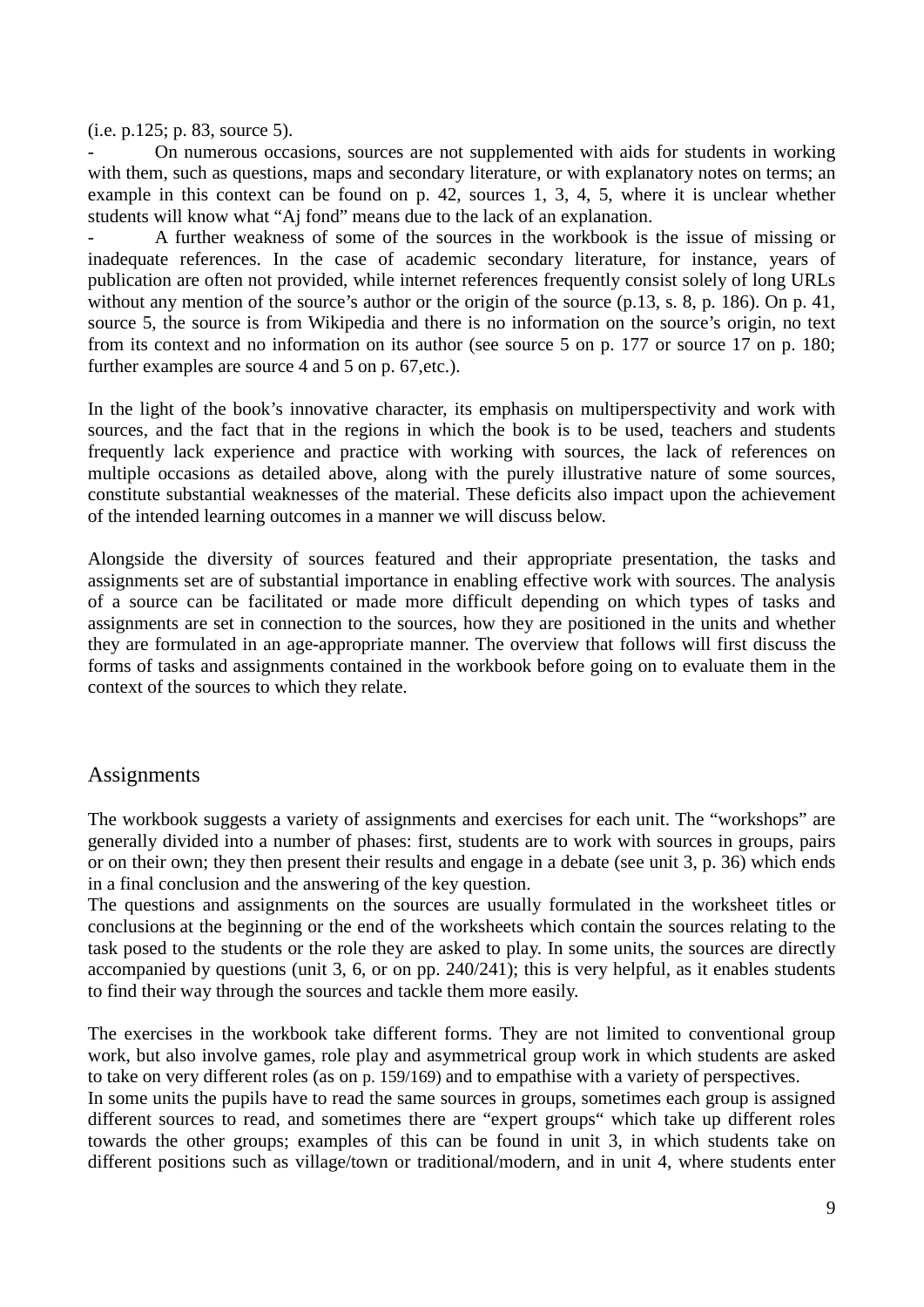into the roles of, for instance, a dictator, administrative authorities, ordinary people, or foreign representatives.

The students are called upon to write very different kinds of texts: some assignments aim at a simple account of what the students see in the textual or visual source, such as a short historical overview based on the material or fictional reports, and thus at the acquisition og knowledge; others call for the composition o , for instance, a newspaper article or a news report from the viewpoint of a different or foreign news correspondent (p. 258, activity 1); or students might have to describe a picture and report back as to what it tells them (p. 252). Some assignments aim at applying knowledge previously acquired, such as when students have to make a chronological timeline or arrange material in chronological order or pose an appropriate question in relation to a particular source (p. 155).

Over and above this, students are required to work with the entire range of aspects of what it means to "be a historian"; in other words, they are called upon to make comparisons, express critical views, draw conclusions and discuss and debate specific issues.

Overall, the workbook contains a varied and very well-executed selection of tasks and assignments which aim to activate a range of student skills. Some questions, however, are difficult to answer on the basis of the sources alone. There are a number of different reasons for this:

a) The tasks are not categorised according to level of difficulty and complexity. This has a particular impact on year 9 students, as many of the assignments will not be able to be successfully tackled by this age group without a great deal of preparatory effort and modification on the part of the teacher (an example is unit 18, activity 1). Some of the sources presented are too complex for younger students to work with successfully (pp. 128, 133). The units (with one exception, p. 232) do not offer any suggestions for age-appropriate differentiation of assignments and tasks.

b) Students will struggle to complete tasks based on sources which are incomplete in their presentation, that is, difficult to read, without references or supplementary explanations. As an example, it is doubtful whether students will be able to use the black-and-white photograph on page 57 alone to discuss the conditions in schools at the time shown in the image.

Similarly, questions on specialist terms such as "auxiliary science, dealing with stamps and coats of arms" (p. 83) cannot be answered using the sources, as these are barely legible and not supplemented with additional information.

The consequence of these difficulties with problematically formulated assignments and the sources relating to them is that the learning outcomes aimed at in these cases are hard to achieve; for instance, the projected learning outcome "students will be able to evaluate visual and textual sources" will be barely attainable when the sources offered are images with an essentially decorative purpose and without contextual information or questions to aid analysis.

Use of the workbook in the classroom: challenges arising, potential improvements and developments for the future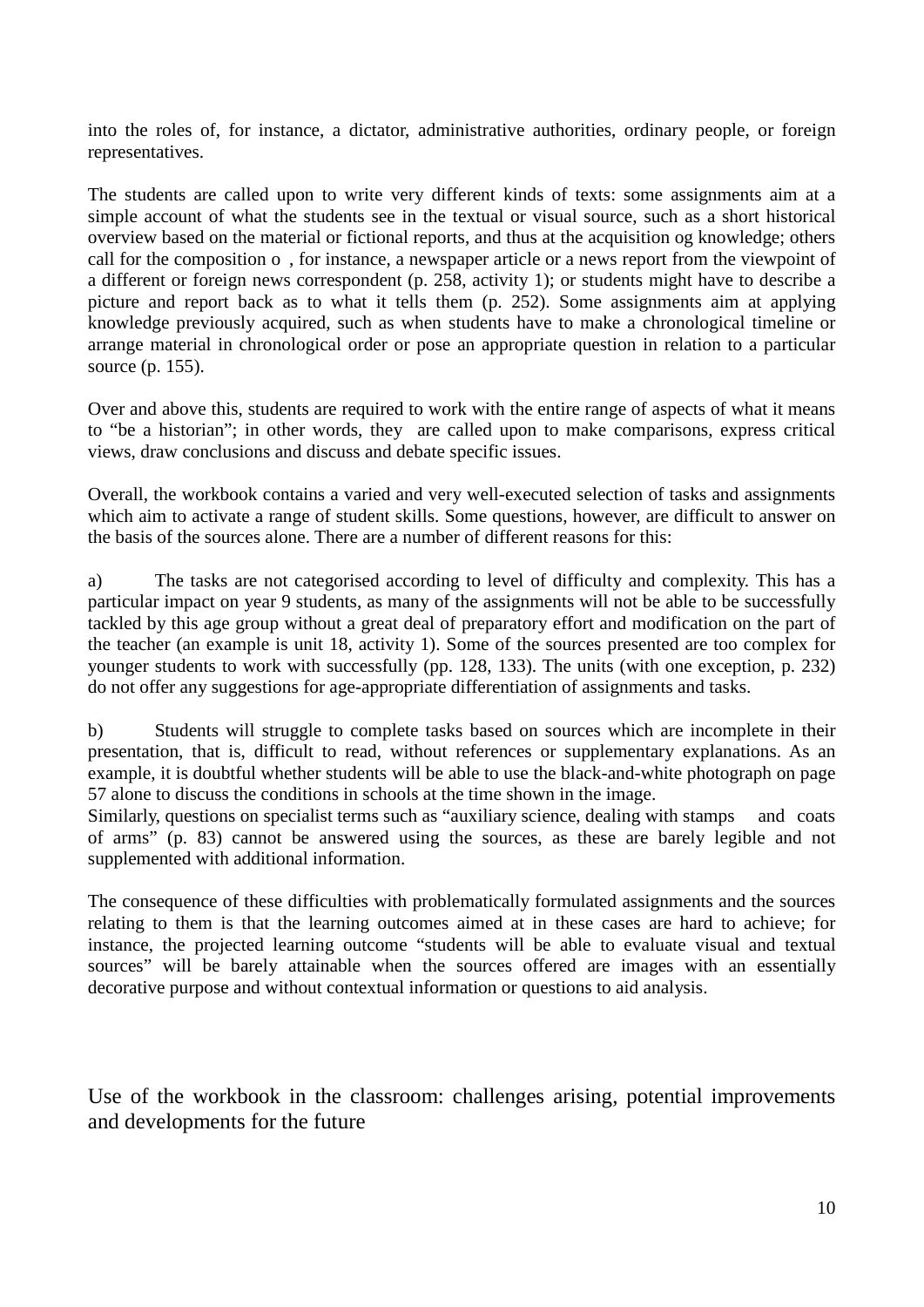The workbook's purpose is to employ innovative didactic approaches to provide support for the teaching of controversial and difficult issues and topics in the period between 1900 and World War II.

The units in the workbook are based on the concept of the multi-perspective approach; they contain numerous assignments through which students are familiarised with the processes and procedures of work with sources as if they are to become "mini-historians". The workbook's aim in this regard is to teach students how to analyse textual and visual sources, to be creative, to arrive at their own conclusions and to think critically. In this way, it is to be hoped that students will participate actively in classes and teachers' role will become more that of moderators and facilitators whose task is to guide students, sum up their discussions and support their individual interpretations.

A classroom setting working at this advanced level of interactivity calls for teachers trained in these approaches who are prepared to accept students' individual interpretations and able to handle difficult debates and for students with the ability to find their feet independently in the tasks, assignments and source analysis given as exercises in the workbook. Students working with the workbook may not have been taught these skills to the appropriate level.

A considerable number of teachers in the countries which participated in the project are already using work with sources, role plays in groups and other similar techniques in their classrooms and allowing and encouraging students to take an active part in lessons. That said, recent interviews with history teachers in BiH (conducted by the reviewer) have revealed that the multi-perspective approach carries a large number of uncertainties for teachers: a considerable proportion of history teachers continue to adhere to notions that there is a single "truth" about specific historical events and hold sceptical attitudes towards the idea of permitting discussion of the differing interpretations of that event which can be accessed through work with sources. Training for teachers can be helpful in this context, as it can allow them to acquire the tools and techniques they need to apply the multiperspective approach and simultaneously help them overcome their suspicions towards this way of teaching. In what we regard as a highly positive move, the "History that connects...." project has already planned, in parallel to the launch and dissemination of the workbook, a series of in-service teacher training events, which will be crucial to the book's successful use.

The book can be used in different types of schools with varying levels of resources; the only equipment required is a black- or whiteboard or a flipchart and a photocopier for reproducing the worksheets with the sources for the group work. We do need to say a word of "warning" here: if students are not to leave the lesson frustrated by the experience of difficult debates without neat conclusions or tasks that cannot be completed, competent and skilled teachers need to be supported by quality materials. In the workbook, however, there are places in which teachers are left without this support. These issues relate to some of the book's units and can be summarised as follows:

(1) The teacher guidelines as to how to structure difficult discussions and to guide the discussion in the right direction in order to avoid it getting out of hand are in places too sparse and unclear. For example, in unit 23 (on page 258-260) there are two questions related to the most recent armed conflict in the region, which took place in the 1990s. The question "What bombings in the recent past are you familiar with? (p. 258)" and the question (on p. 260) "Do you know of any other examples of aerial bombing?" refer to particular incidents in this conflict in the Balkan region and have the potential to open up a difficult discussion on other casualties during the diverse conflicts which have taken place in its various countries. The teacher may need more guidance and information for a possible complicated discussion on the recent war than is provided here.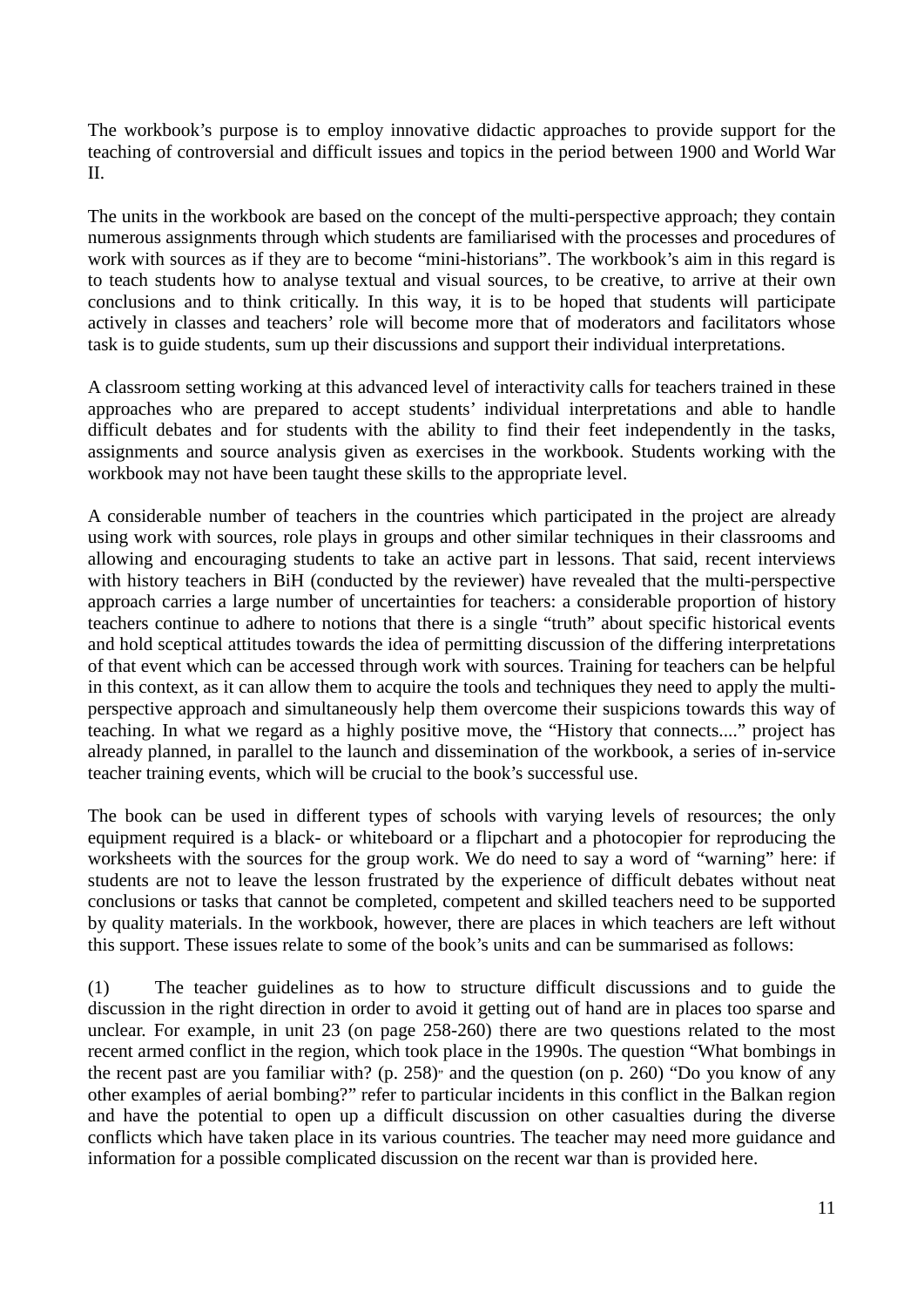The problem of lacking guidance in particular units increases where it is exacerbated by issues with the assignments and questions for the work with sources. In the latter example of unit 23 cited above, there are several issues with the assignments given: First, too many assignments are set for the short time available, with teachers and students asked to do a brainstorming/discussion session, read the introductory text, create a timeline and analyse maps and other sources in group work, and based on this write news reports, present results and discuss and undertake a second activity, in the space of just 45 minutes. Further, the teacher guidelines suggest that the claso answers questions and analyse the map in the introductory part of the lesson, but no related questions are provided. The question for the group work for group one could be answered by simply using the introductory text on page 259, bus the questions are on page 26 .

Other problems relate to a complicated composition of the students for group work, as in unit 19, page page 202 ff.)<sup>[6](#page-11-0)</sup>, or to the fact that the questions cannot be answered using the sources given (i.e. to rank sources from introduction in chronological order, but at least three sources don't have a year refrence; see page 220-221 within unit 8).

A further issue we encounter consists in (2) a lack of background information: in some cases there is no contextualisation of the sources provided for the group work, as we can see on pages 57/58 and p. 61, where the sources cannot be analysed without any previous knowledge; in others, exemplified by the cartoon in unit 8, there are no explanations or aids to interpretation; students are left in the dark as to the source's originator and its intended audience and as to the circumstances surrounding its production (see also other examples relating to cartoons on (pp. 70/72, p. 12, pp. 220/189).

Another case of lacking information appears in connection with the instruments provided for students and teachers prior to commencing their work with the sources. Explanatory notes on methods such as image of textual analysis are missing, and abbreviations (such as "AJ", p. 42, and "MJ", p. 43) and specialist terms are not explained; in other words, the book fails to supply appropriate glossaries in many instances, containing overall only two glossaries/term clarifications (p. 246 and p. 163) and one explanation of the technique of cooperative learning (p. 232).

To return to the issue of cartoons, their successful interpretation requires that students have a degree of prior awareness of their significance. The lack of references provided with sources in the book poses a problem for students attempting to comprehend their symbolic or political meanings; without knowledge of the cartoon's originator, it is difficult to ascertain its message. The inclusion of cartoons is a fairly recent phenomenon in many textbooks in countries such as BiH and their use thus requires careful preparation and contextualisation. It would be helpful, and go some way towards combating the problem of lacking information on content and technique in relation to cartoons, if the book included a short discussion of methods for approaching and analysing these sources. If students are to successfully understand a cartoon, or indeed any image, they need to be taught, alongside the necessary facts around the event, issue or figures depicted, the required tools for analysing sources in image form; if the connection between these two sets of knowledge and skills is not made, students are unlikely to grasp the message transported by the image. This issue would represent a golden opportunity for inter-subject cooperation between history, political studies

-

<span id="page-11-0"></span><sup>6</sup> Within the teaching guideline of the respective unit following group composition is being proposed: "Step 2: First two activities will be working at same time but in different groups. After making at least 6 groups of students with 4 students in each group, teacher will give first two sources from Acitvity I to first 3 groups he will give sources from Activity II and comments are welcomed from other groups. Step 3: Again next two activities will be working at same time like before. But teacher now will take on student from each group of students and now six groups will be composed of three students and seventh group will be composed from 6 students. ..." (p. 202).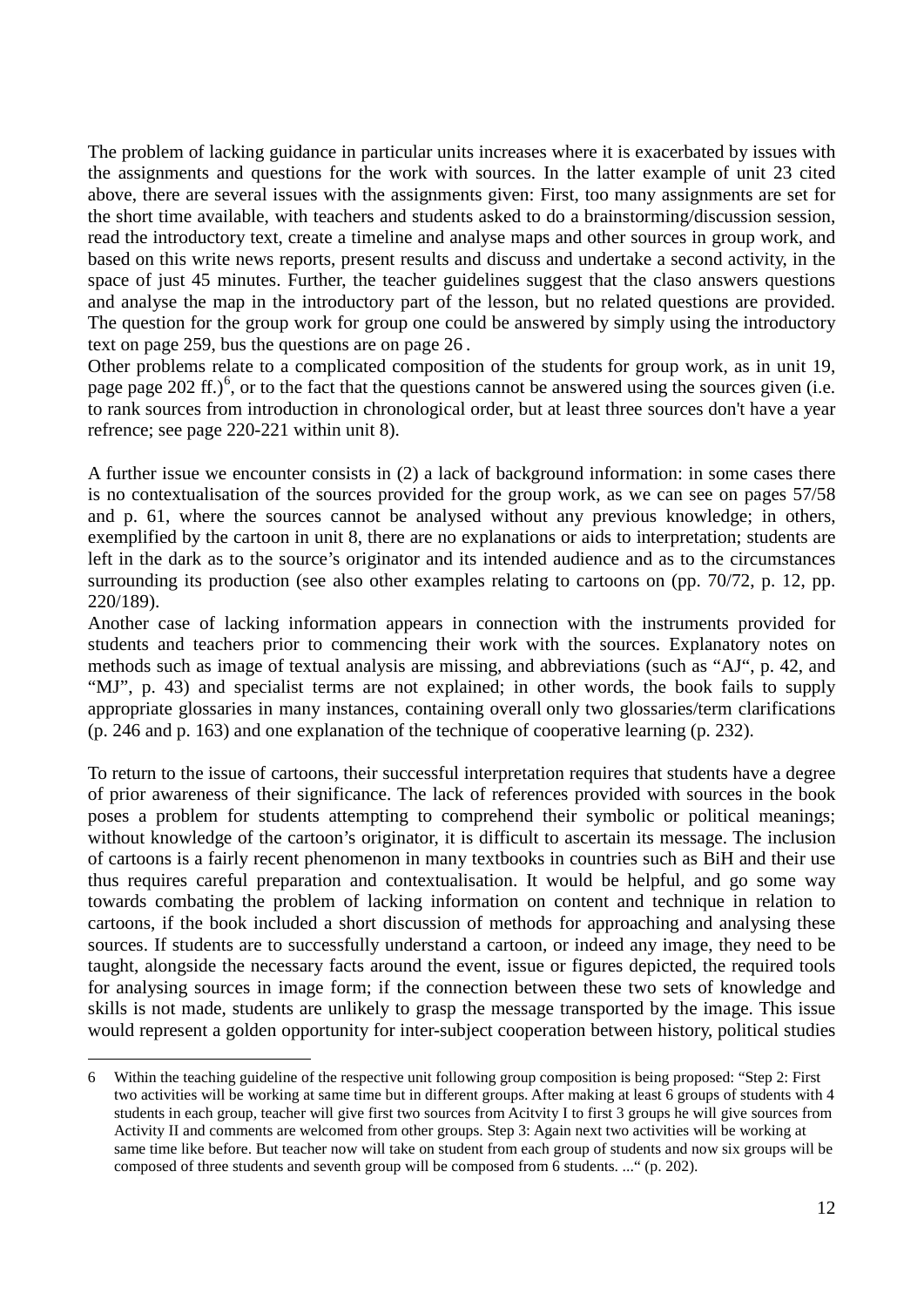and art. In a very rare instance in the workbook of an extremely successful set of instructions for approaching and interpreting a cartoon (p. 203), students are encouraged to describe details they see in the image, discuss their meaning and use their own words to formulate the criticism the cartoonist is expressing in relation to the situation/event the cartoon depicts.

Another problem (3) is related to those instances where references for sources are missing, an issue closely connected to the problem of lacking background information. The sources in the workbook are often cited in a rudimentary manner, i.e. it remains unclear who and under what conditions visual sources such as photographs were produced and who produced them; the detail given as to their origins remains superficial, as in, to name an example, p. 72, source 9. Furthermore, some sources from the internet are merely referenced by giving a URL, without even properly providing the name of the website, and authorship remains unclear; the actual provenance of some source materials remains obscure even where books are cited (see p.13 (source 8), p. 67 (s 4), p. 68 (s 6), p.41 (sources 5 and 6)).

These deficits are regrettable in view of the opportunity the workbook otherwise represents to train learners' critical abilities and their capacity to differentiate provable facts from unsubstantiated claims or propaganda. Further, images and illustrations whose motivations are not unambiguously identifiable in terms of their origins and authorship represent potentially unreliable sources. This danger of unreliability is very real in those instances, which make up the majority of the cases in which images are used in the workbook, where no information is given on the place or context in which the image was produced.

It would probably help students to have more information on where the sources really come from (i.e. in what context the excerpted source text is to be found in the original, who wrote it, why, when and where). Another option would be to highlight the problem of missing references to students, confronting them with the issues raised by incomplete referencing information on sources and the concomitant impact on the reliability and credibility of illustrations and therefore making them aware of a risk with which we are regularly faced in our day-to-day work.

In relation to the analysis of sources, we might consider the addition of other aids to students, which we will discuss more fully below. As an example, students might be made aware of the fact that not all sources provided will be helpful for completing the assignment or comprehending the issue at hand; this would help make tasks and assignments more manageable and support the development of student skills around analysing sources for reliability and critical thinking.

Younger students might be guided in their work with the sources by adding supportive notes such as "The core statements and key words in this text are in bold type and are explained either in the text itself or in the glossary".

In summary, the principal difficulties likely to be encountered when teaching the workbook units centre around the ability of teachers and students to work effectively with the sources and the given assignments on controversial topics. Teacher training sessions and thorough preparation on the part of teachers can help to guide students through difficult units, but the addition to the workbook of more support in terms of additional information and methodological advice within the units could make successful classroom use easier to achieve.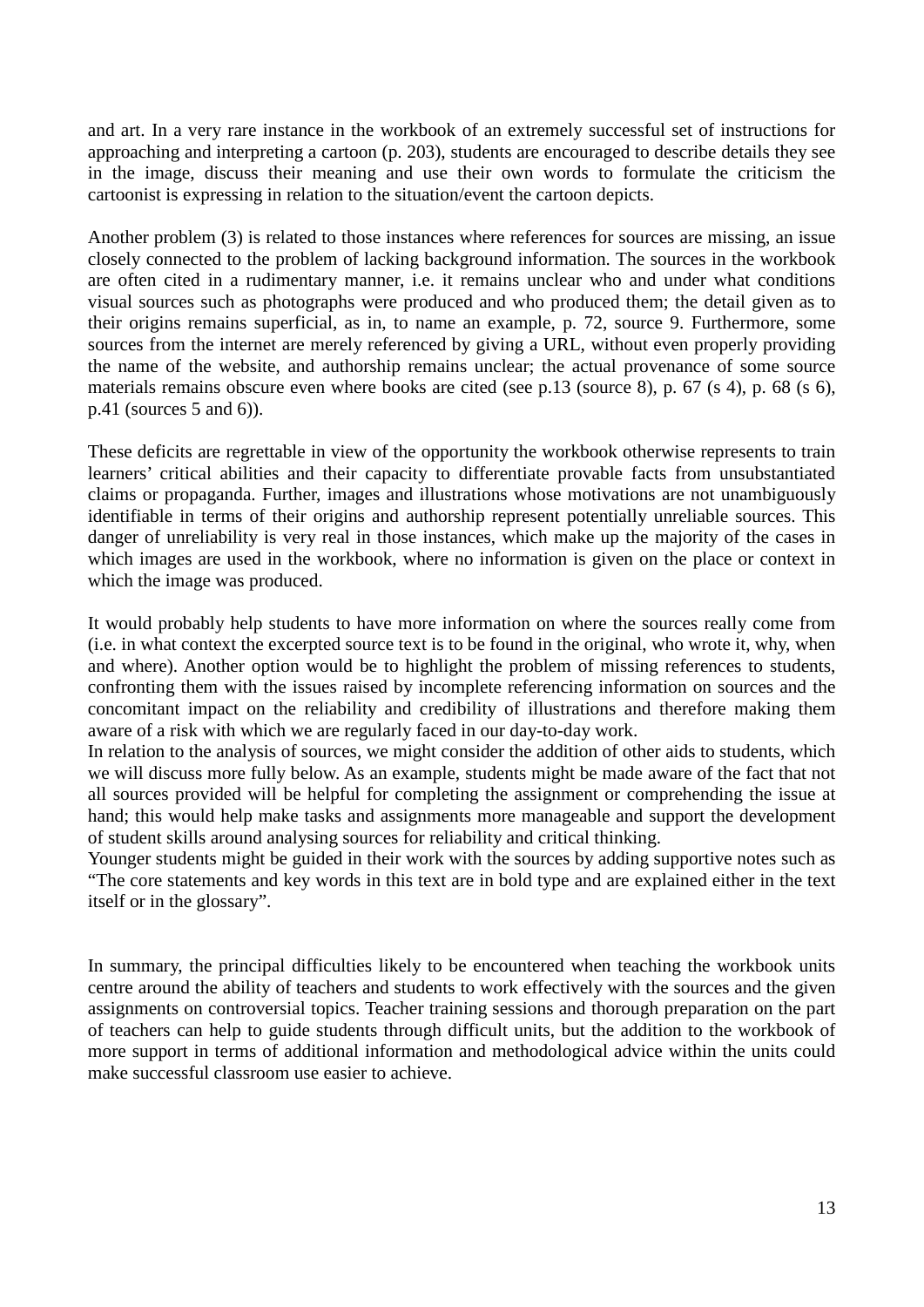## **CONCLUSION**

Overall, the workbook, throughout all its units, represents an outstanding realisation of innovative history teaching methods such as multiperspectivity, enabling students to become active participants in the learning process and inspiring them to look at the issues presented from a new perspective.

Rather than confirming the validity of just one (nationalistically based) reading of history, it exposes students to a range of different sources and encourages them to express their own views based on the knowledge they acquire during their engagement with the diverse material it includes. The book calls upon students to think and act like historians, to develop critical skills, to interpret and draw conclusions. In this way, it allows previously dominant nationally based narratives on different controversial issues to be opened up for discussion and debate.

The workbook's approach is thus in line with the current curriculum reform in diverse countries in SEE which were involved in the workbook project; this reform has involved the introduction of new learning outcomes for which the following one, cited from the newly developed learning outcomes for history teaching in Bosnia-Herzegovina, might stand as an example: "[The student] interprets history based on didactically arranged historical sources and understands which factors influence the writing of history; discovers different historical perspectives on events in history and is able to determine the context in which the diverse viewpoints arose (critical thinking)" (cf. Learning outcomes for history teaching in years 6-9 of 9-year primary schooling in BaH, OSCE BaH 2013, unpublished paper).

The rich and diverse "treasure trove" of sources and assignments to be found in the workbook represents an important source of support for the process of history teaching reform; however, it in itself can only be a part of the path to success, albeit a highly significant one. Other factors in this process will include educational authorities' official approval of the material and additional teacher training, both of which will make it easier for teachers to use the workbook in the classroom; the latter has been planned or implemented by Euroclio for Bosnia and Herzegovina. Moreover, much depends on the ability of individual teachers to use these materials appropriately and to properly guide their students in working with them.

In order to tackle the issues we have identified within specific units of the workbook, in terms of the lack of guidance for teachers and of information on the context of sources offered for the group work, issues around technical and methodological guidance, and many teachers' reluctance to accept new and different methodologies, which appears to be related to fears about the desired outcome (cf. Dimou 2009), I would suggest the workbook incorporates brief introductions and guides to specific methodologies.

These could be integrated into the units and combined with the topic, the sources and assignments provided there so that students (and teachers) receive guidance through the process of, for instance, source analysis, while learning about a controversial topic. Alternatively, these guides could be appended at the beginning or end of the workbook. Another promising approach to these issues might be the inclusion of an entire

unit dedicated to a concept such as "continuity and change" or to special skills and topics such as "Why history matters", "How to produce a balanced argument", "How to pose questions" or "Making effective comparisons". These units might include explanations, activities, text boxes containing information such as typical phrases relating to the content, a learning log helping students to be aware of their progress in learning, glossaries and, between the activities, rules on